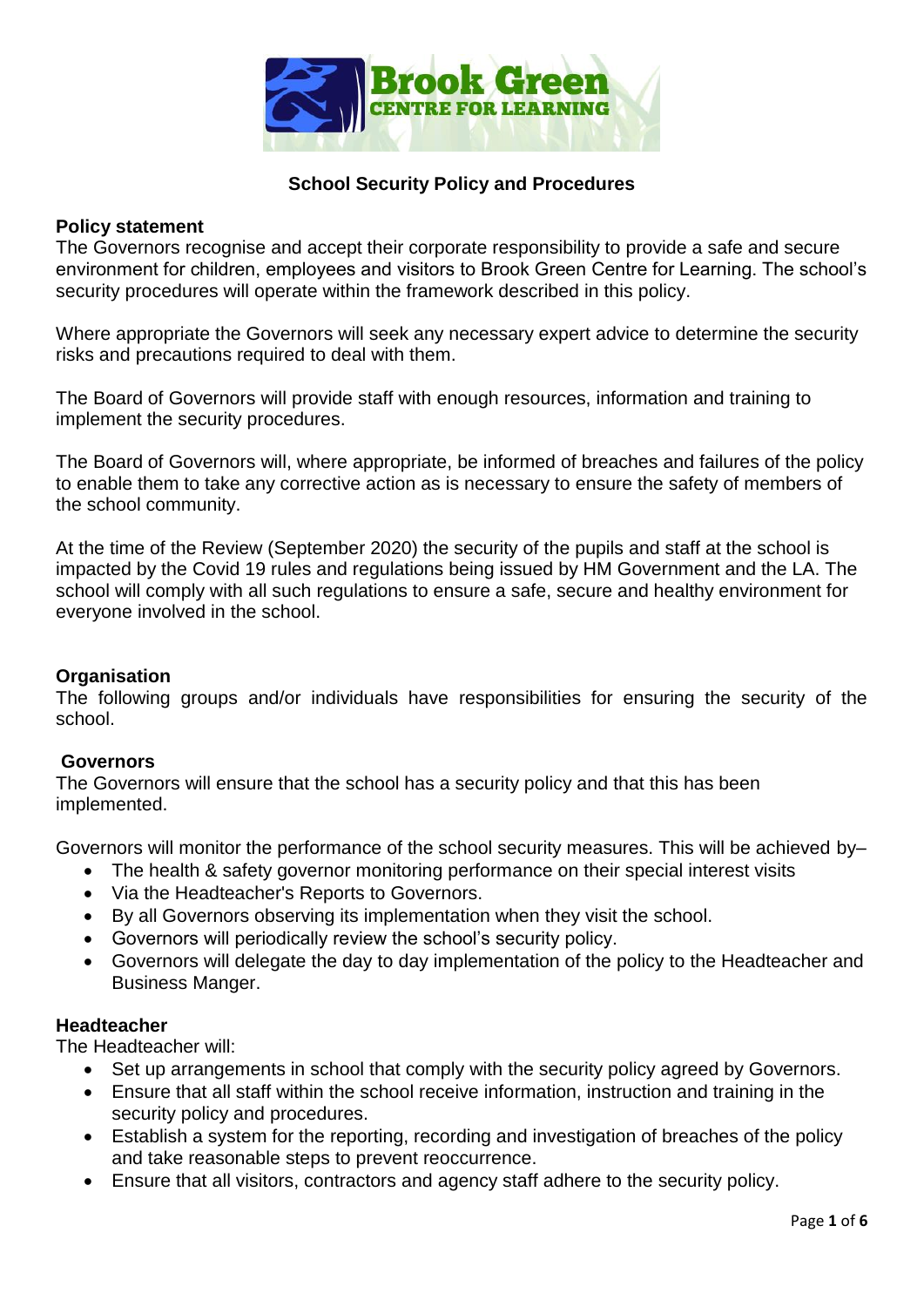Monitor the implementation of the policy and security arrangements.

This responsibility will be delegated to the Business Manager and Premises Manager.

## **Staff**

All staff will comply with this policy and the arrangements made by the Headteacher to ensure the safety of children, employees and others on the school site.

Those listed below have been given specific responsibilities for school security.

| <b>Security issue</b>                                                                                                                                            | <b>Name</b>                                                           |                                          | <b>Specific Duties</b>                                                       |
|------------------------------------------------------------------------------------------------------------------------------------------------------------------|-----------------------------------------------------------------------|------------------------------------------|------------------------------------------------------------------------------|
| Agreeing and reviewing the school<br>security policy                                                                                                             | <b>Board of Governors</b><br>delegated to Health & Safety<br>Governor |                                          | Agree policy<br>Review every 3 years                                         |
| Day to day implementation and<br>management of policy.                                                                                                           | <b>Headteacher /Business</b><br>Manager / Premises<br>Manager         |                                          | Inform staff<br>Monitor performance<br>Review arrangements                   |
| Securing school entrance/exits as<br>detailed in this policy                                                                                                     | Premises Manager / Cleaner<br>/ Business Manager                      |                                          | Locking external doors<br>and making site secure                             |
| Checking the condition and maintaining<br>the safe operation of physical and<br>electrical security devices and cameras<br>(locks, gates, key pads, and fences). | <b>Premises Manager</b>                                               |                                          | Part of normal duties to<br>check physical integrity<br>of security devices. |
| Control of visitors                                                                                                                                              | Admin staff                                                           |                                          | Issue passes.                                                                |
| Control of contractors                                                                                                                                           |                                                                       | <b>Business Manager/Premises Manager</b> |                                                                              |
| Security of money etc                                                                                                                                            |                                                                       | <b>Business Manager</b>                  |                                                                              |

## **Children**

Children will be encouraged to exercise personal responsibility for the security of themselves and others.

Children will cooperate with the arrangements made for the security of the school. Breaches of the school security arrangements are a breach of the School's Behaviour Policy.

## **Arrangements**

The school has agreed the following arrangements to ensure the safety and security of staff, students and other persons using the school premises.

## **Information and Communication**

All staff must be aware of the school's security procedures, especially staff that have been given a specific role to play.

All staff health & safety induction will include the school's security policy.

All will be expected to comply with the schools' security arrangements as a condition of sharing use of the building.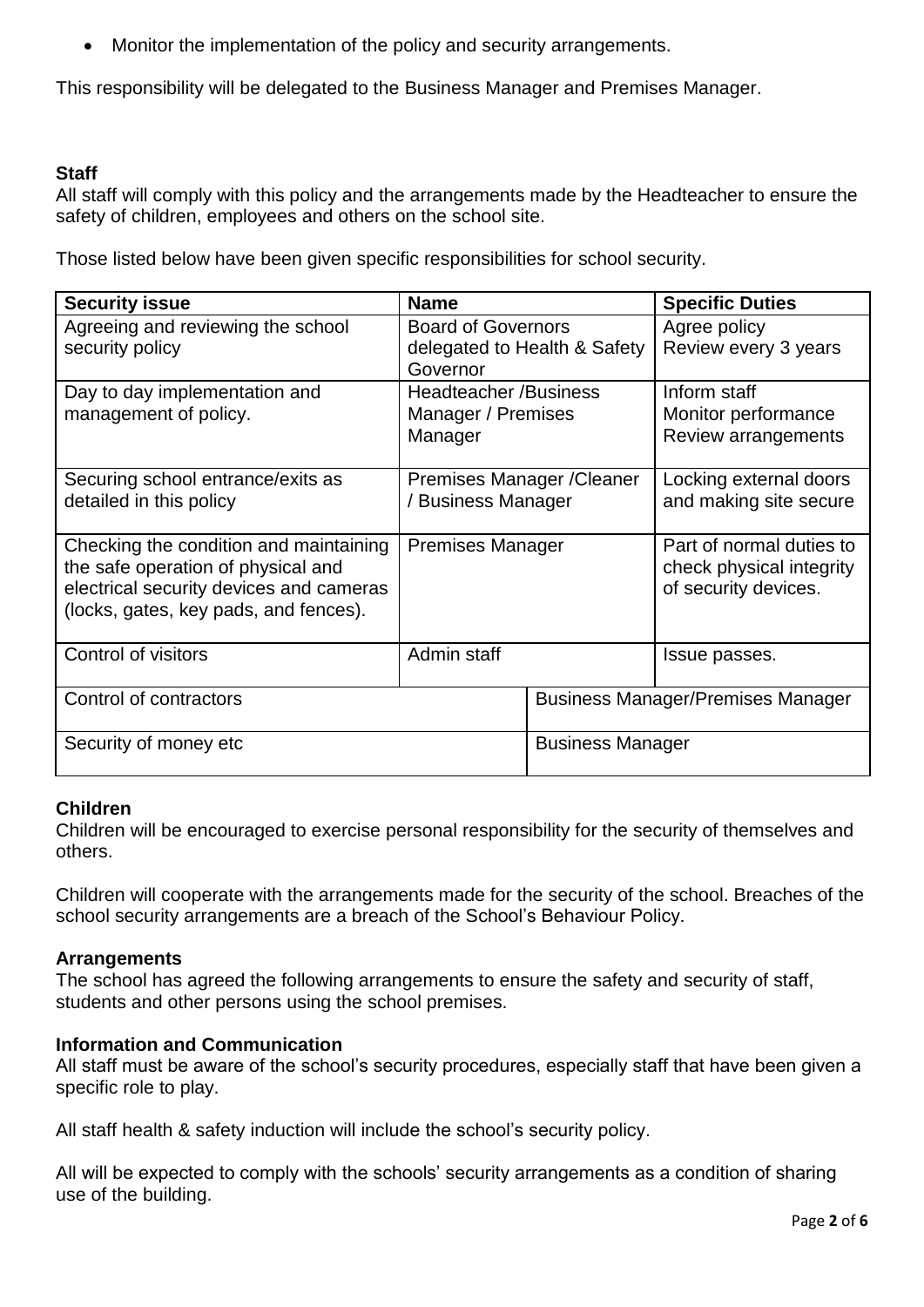Parents/carers will be informed about the schools' security arrangements and any part they are expected to play. For example when visiting the school or at handover times.

# **Controlled access and egress during the school day**

Controlled access is a combination of measures to ensure that unauthorised visitors do not present an unacceptable risk to students or staff. (Please see our procedures operated by The Hub including mobile phones policy and safety policies).

The extent of physical controls, such as fences, has been decided by a robust risk assessment of the likelihood of visitors presenting a risk and the reasonableness of the control measures needed to reduce this risk. Brook Green Centre for Learning has, through risk assessment, balanced the need to remain a welcoming environment to the community whilst ensuring the safety of all our students and staff.

## **Buildings and Grounds**

The school will take all reasonable efforts to restrict access to the building and grounds to prevent unauthorised access to children and ensure the personal safety of staff, parents/carers and governors.

The access control procedures for the building are  $-$ 

- The main building has only single access entrance via reception desk. Only authorised visitors allowed access.
- The main building has a reception desk and access control. Signage directs all visitors to this entrance. Unauthorised visitors will be challenged by staff.
- Designated entrances, restricted for staff use are kept locked.
- There is lighting at the entrance and in the car park.
- The school has close links with local police and the Community Police Officer. K9 patrol the site out of hours.
- The school operates an efficient electronic attendance/registration system which allows us to monitor absenteeism and truancy – first day response.
- The School operates a signing in /signing out system for all parents and visitors /students who are late/ leaving early. Students out of lesson take their planner with them, duly authorised by their class teacher.
- Students who wish to leave the site during the school day must have written permission, sighted by appropriate staff.
- Caretaking staff closely monitor the movement of vehicles whilst present on the school premises and are responsible for contractors on site.
- Contractors comply fully with school procedures at all times.
- Waste disposal vehicles and most contractor vehicles have restricted access to the site to avoid times when students and staff are moving around our site.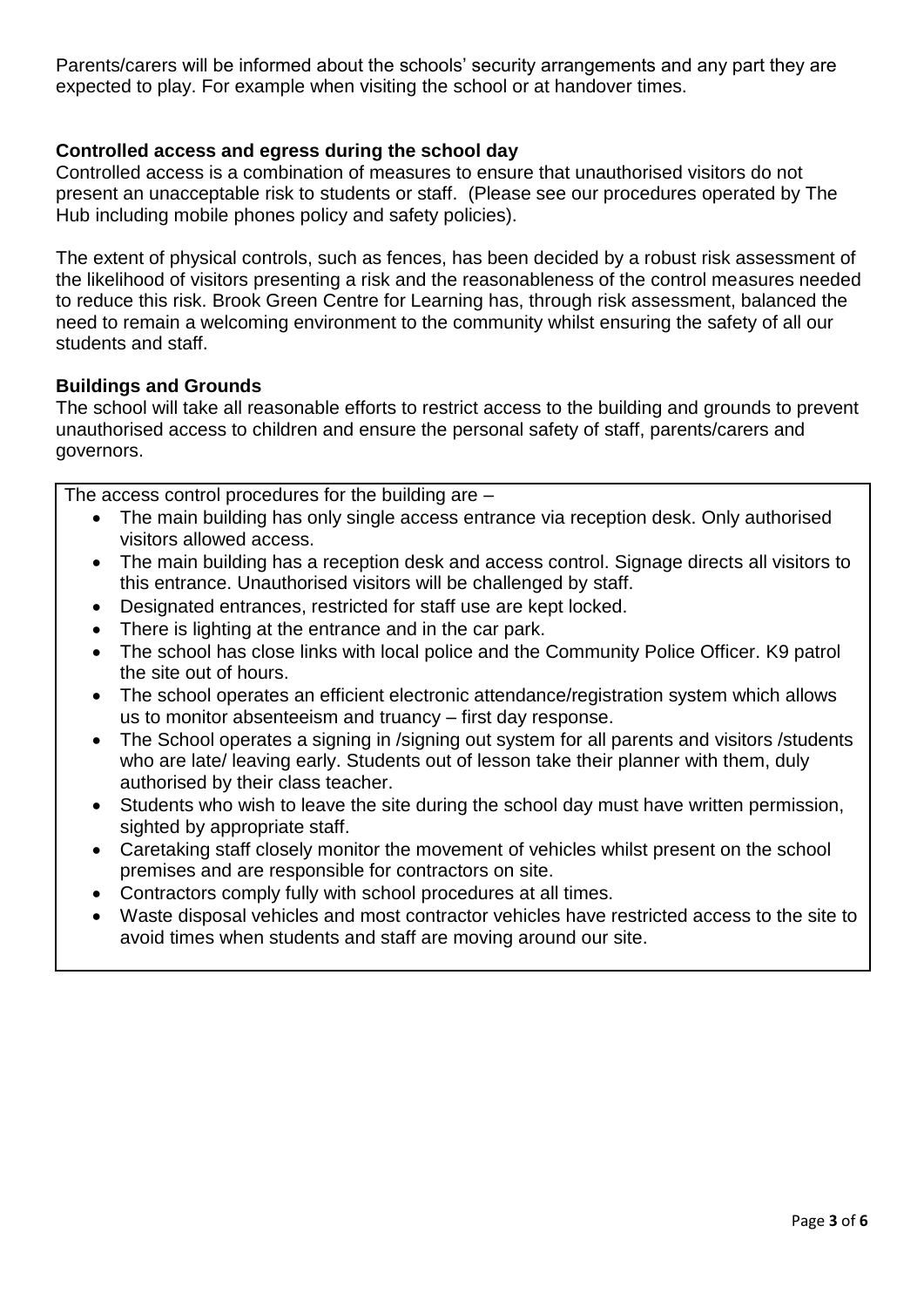# **Control of Visitors**

The control of visitors is a fundamental part of our school's security policy for the safeguarding of both people and property.

Our policy is that –

- All visitors report to the reception desk on arrival. Staff are encouraged to use the Meeting rooms when conducting interviews with visitors.
- All visitors are issued with a badge to be worn at all times. This includes parents, helpers, contractors and any other person who is not school staff. LA staff will wear a PCC pass that will be visible at all times. LA staff include EP, EWO.
- Visitors on site will be accompanied by a member of staff to their destination and will be returned to Reception by a member off staff in order to "sign out" of school. Visitors are those people who are issued with a pass from Reception. This procedure does not apply for LA staff or Supply Staff who, like our own staff, have been enhanced DBS checked.
- Any person on site without a badge will be asked to accompany a member of staff to the reception desk or asked to leave the site.
- Any refusal will be reported immediately to the Headteacher. Any aggression will be reported to the police.
- Visitors will not remove any items of school property without the express permission of Headteacher, Business Manager or Premises Manager.
- For their own safety any authorised visitors will be given appropriate information on the school's health & safety procedures such as parking, fire safety and first aid.
- In the event of the Fire Alarms sounding all visitors must remain with their host.

# **Supervision of students**

The school's overall safeguarding strategy requires that at all times the security of students is achieved by competent supervision by authorised school staff.

# **Supervision of contractors**

Contractors and maintenance personnel will not always have been DBS checked as therefore they should not have unsupervised access to children. They will therefore be controlled as follows –

- All will be given school badges and be expected to wear them; LA staff to wear their own badges, visible at all times.
- They will only park where authorised to do so.
- Will only carry out work agreed at the start of the contract and at the times agreed generally when students are not on site.
- Will be supervised at all times by school staff; this does not mean watched continuously but in a way proportionate to their location and proximity to unsupervised children.

# **Lone Workers**

Our school has a Lone Worker Policy and Lone Working Risk Assessments for staff where there is a security risk due to the need to work alone; staff at high risk will receive appropriate training. In the main there are two people on site at any one time when the school is open.

# **Physical security measures**

The Board of Governors will consider the need to upgrade physical measures such as fencing and electronic access controls and CCTV to ensure the safety of staff and students. The Governors will review the provision of physical security measures on a regular basis in the form of a security risk assessment.

The risk assessment will take into account –

- The location and layout of the school
- Past incidents related to security
- The performance of other security measures already in place or that could be implemented.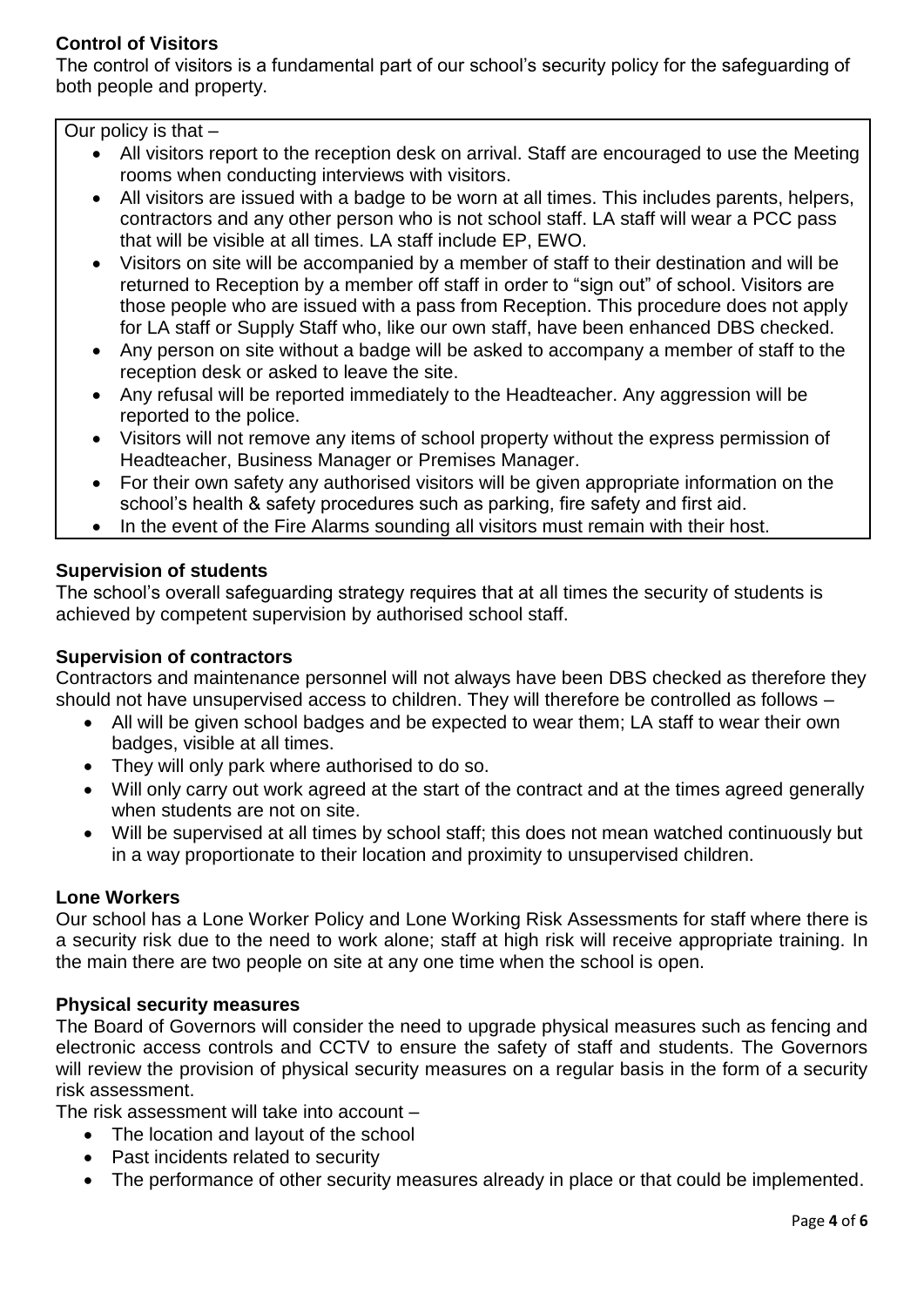The cost of physical security improvements and the availability of funding.

Where justified by consideration of the risk, Governors will ensure that physical security measures are installed. Where physical controls are not justified the Board of Governors will ensure that other controls are implemented by the school to ensure the safety of staff and students. Where electronic controls are installed, for example alarm systems, they will be maintained as recommended by the manufacturer.

# **CCTV**

The CCTV system is in operation around the school for security. The Board of Governors will consider installing further CCTV systems where justified by consideration of the risk. Signage informs people of where CCTV is in operation. There is a CCTV Policy regularly reviewed and updated when necessary.

### **Cash Handling**

Staff should avoid keeping cash on the premises whenever possible. Safes should be used and kept locked. Staff should avoid handling cash in visible areas; any money requiring banking should be done at varied times, particularly where substantial sums are involved.

### **Valuable equipment**

All items above the value of £100 will be recorded in the school inventories.

Items of valuable portable equipment with a value above £250 will not be left unattended in rooms where there is public access. In such locations the room will be locked when it is vacated. Wherever possible valuable items will also not be left where visible from outside or blinds will be closed.

The security risk assessment will take into account the location and security arrangements for high value equipment, for example ICT equipment.

### **Personal Property**

Personal property will remain the responsibility of its owner. This includes both staff and students personal property. Both are discouraged from bringing to school any valuable personal property. Lost property should be handed to the school office where it will be kept for 6 months before disposal.

Staff and students involvement

Everyone should be reminded it is their responsibility to prevent crime including:

- guarding against assault and theft of personal belongings;
- safeguarding school property.

They should be told:

- the school's policy on reporting assaults, disturbances, theft, damage and burglary;
- the cost of crime in school.

Staff and students should be encouraged to offer ideas on good practice. Every suggestion should be considered and if any proposals are not taken up then the reasons for their rejection must be explained to the proposers. Co-operation comes from personal involvement and this is a powerful means of encouraging individuals to share in the task. The School Council have a vital role in this regard.

Crime prevention – police/school liaison